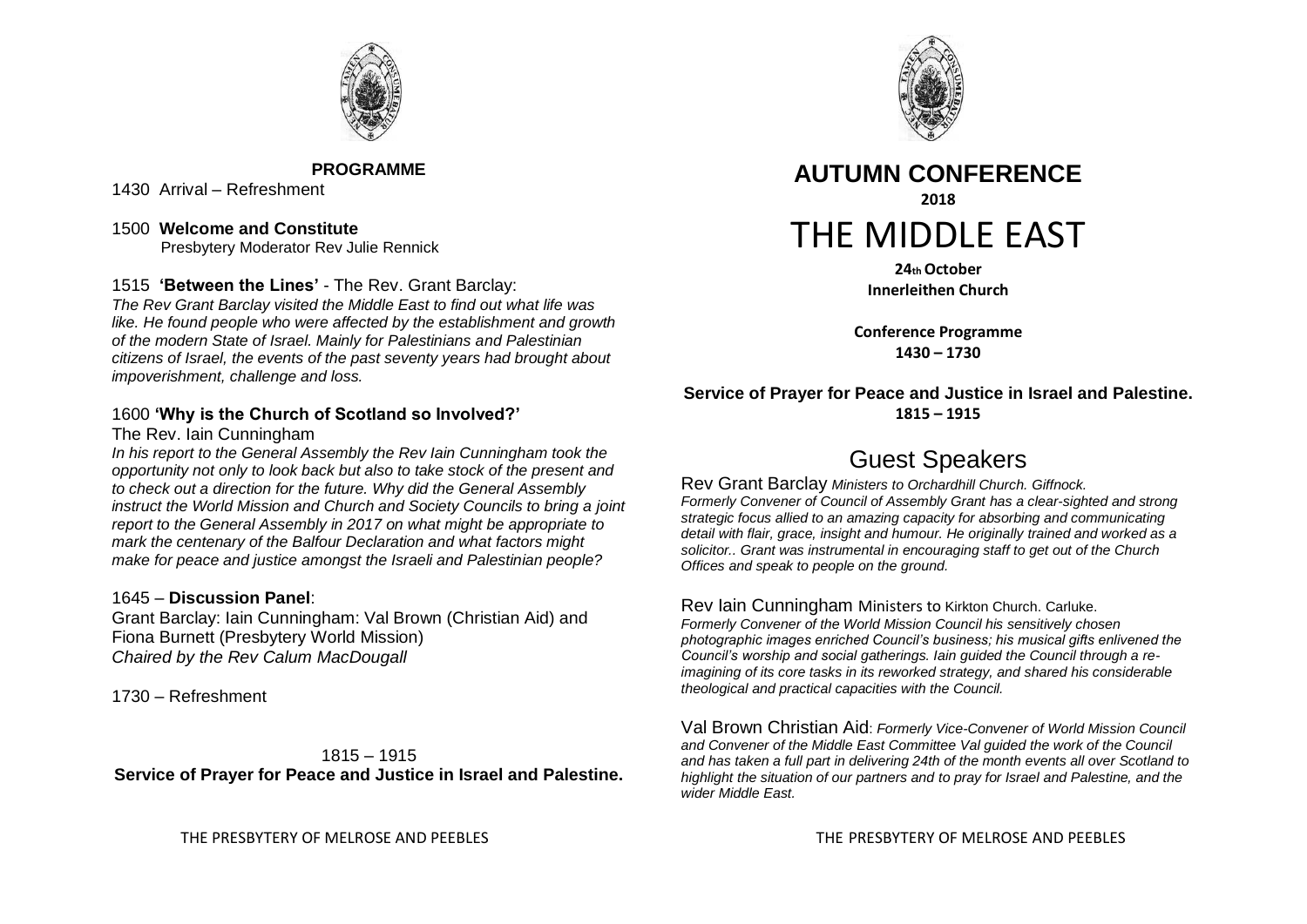

Presbyteries are encouraged by the General Assembly to learn more about and to pray for the situation in Israel and Palestine; and to mount a service dedicated to peace in the Middle East on the 24th of a month. Our World Mission Group proposed to Presbytery that we should hold such a service on 24th October as part of our 2018 autumn conference on the topic of The Middle East – so here we are!! In 2017 the General Assembly 'instructed the World Mission Council, with the cooperation of the Church and Society Council, Council of Assembly and other relevant bodies within the church, to undertake a strategic review of the Church's presence in Israel/Palestine, and to consider what would be the most effective use of the Church's assets in the pursuit of a just peace in Israel/Palestine, and report to the General Assembly of 2019.' Deliverances associated with this strategic review date back to 1992; encouraging pilgrimage, twinning and education/information resources as part of the Church's breadth of support for the presence of the Christian Community in Israel and in Palestine.

The Middle East is seldom out of the news with Christians victim of persecution and the target of terror attacks. They live and work alongside people of other faiths, taking their place as part of the fabric of the Middle East.

Syria, Lebanon, Gaza, West Bank, Egypt, Ukraine, Israel, Palestine – place names with which we are all familiar, less so the wonderful work of Christian churches to bring hope and healing. But what can we do here in the Scottish Borders that might help to protect vulnerable people from extremist influences?

Christians are forced to leave because of the limitations on educational and employment possibilities and military occupation. What was needed, they say, was not fine sermons but practical action. Why do Christians in the Middle East want our support and not our pity? Why is the Church of Scotland so involved with the Middle East? Dr Becheleany, Acting Director of the Middle East Council of Churches stresses 'What Middle East Christians need is help to build citizenship, equality, education and to reconstruct towns and villages'.

The Church of Scotland has taken a strong stance for justice over recent decades. The World Mission Council oversees five functioning institutions in Israel, and owns property in Safed. Today we focus on Peace and Justice Issues, the squeeze on the Christian population and the difference between the Jewish community and the Israeli nation. In the autumn of 1917 the British Cabinet gave public support for the creation of a homeland for the Jewish people in Palestine without prejudice to the civil and religious rights of those then living there. For others, mainly Palestinians and Palestinian citizens of Israel, the events of the past seventy years brought about impoverishment, challenge and loss. The General Assembly in 2016 sought a joint report on what might be appropriate to mark the 100th anniversary of the Balfour Declaration and in 2017 commended the Kairos Palestine Document urging the publication of resources to encourage all church members to engage with the document. So why should the Church of Scotland seek to remain in the land of Christ's birth and take such an interest in the affairs of the Middle East?